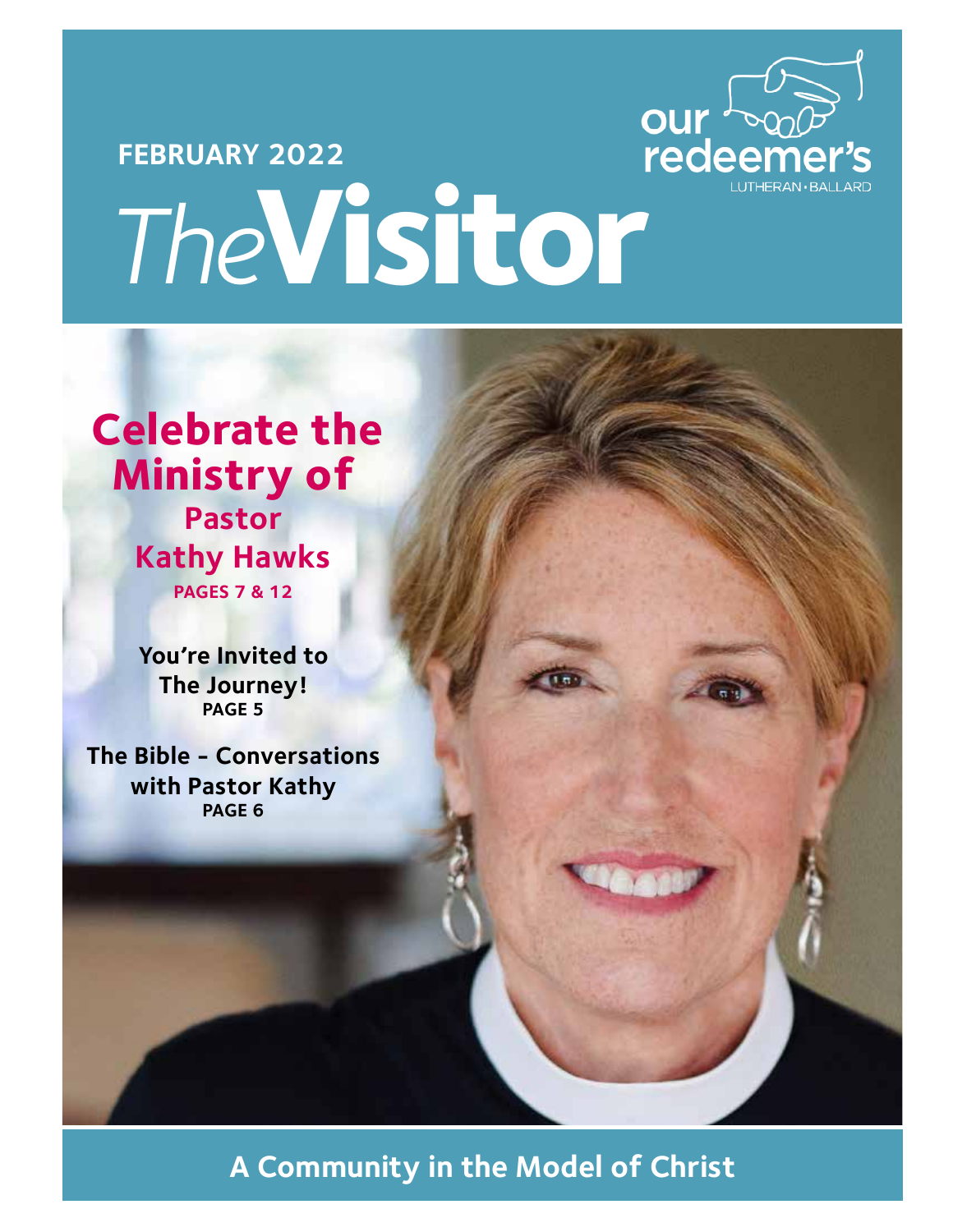# **From the Pastor...**

Dear Friends of Our Redeemer's,

I find myself quite reflective right now. I know words will be inadequate, but I wouldn't be able to retire without TRYING to thank you for all you and God have blessed me with over the past twentyone years (in 500 words!).

First, of course, **thank you for your trust.** Our Redeemer's called your first non-Scandinavian, vision-oriented (vs. the more managerial make-up of the congregation) woman pastor as a prayerful act of trust in the Spirit's power to bring needed changes for growth and strength.

Together, we have leaned into the vision God called Our Redeemer's to during the preceding interim - which was crystallized into the vision statement still guiding us like a compass. **I'm in awe of how you consistently and thoughtfully choose to act on what you believe God is calling you to do, even when it involves uncertainty and risk.** I am aware of how HARD so many of you have worked recently and over these years, to make God's vision a reality. This is SO rare, friends! And I have never taken it for granted. I hope, and trust, you will continue in this deep, challenging faithfulness.

**Thank you for your trust in inviting me to share important times in your lives** - births, baptisms, confirmations, marriages, dying and deaths. And, also, your joys, your victories, your struggles, your insights, your questions, your visions, your frustrations, your pain, your disappointments, your God moments, your faith. You've invited me into your homes, into hospital rooms, work places, bedsides, jails, courtrooms, and to the graveside. Again, I can only be in humble awe at such privilege. These are not just memories for me; they are part of me. I will continue to carry them with me always.

#### **Thank you for extending grace to Our Redeemer's and me over these years.**

Pastoring and leading together in our everevolving times, stretching from 9/11 through the Great Recession, the exposing of systemic racial injustice, political polarization and the explosion

of social media, added to the remoteness, isolation, anxiety and separation of this doggone pandemic… WELL! It's been challenging for us all. Seeking to be a community *"for the life of the world"* has called us to be continuously attentive and adaptable to how to share God's hope and grace beyond ourselves.

#### Yet, **I see Our Redeemer's as an oasis of grace**

- where mistakes and failures are not fatal, but just part of who we all are, and absolutely essential to persisting in faithful ministry in times of uncharted change. I know I, for one, have made plenty of mistakes along the way. I am so keenly aware of times I have let you down, or failed to be as present as I want to be. But you have accepted my humanness, and blessed my humanity - personally and pastorally. What an incredible gift! (Note: If you have something unresolved with me, let's talk before I depart.)

**I will miss you, Our Redeemer's - individually and as my community.** These Sundays, even as sparse as our attendance is, I look out, watching you care for and welcome one another, observing you young and old, hearing your muffled laughter and singing; I see your eyes closed in prayer, and I feel so powerfully the goodness and promise God stirs up in you. I will most certainly carry you with me in prayer, memory and hope to see how God's goodness, grace and truth unfold in your next chapter.

On the night of my ordination, I sat on the floor of my empty seminary apartment, crying tears of joy, and the words came to me, *"I am the handmaid of the LORD. Let it be to me as you have said."* These days, the tears of joy are coming again, accompanied by the words, *"Surely, the LORD is in this place."* \*



Thanks be to God!

Fatherine of Fawh

Pastor Kathy Hawks

\*Luke 1:38; Genesis 28:16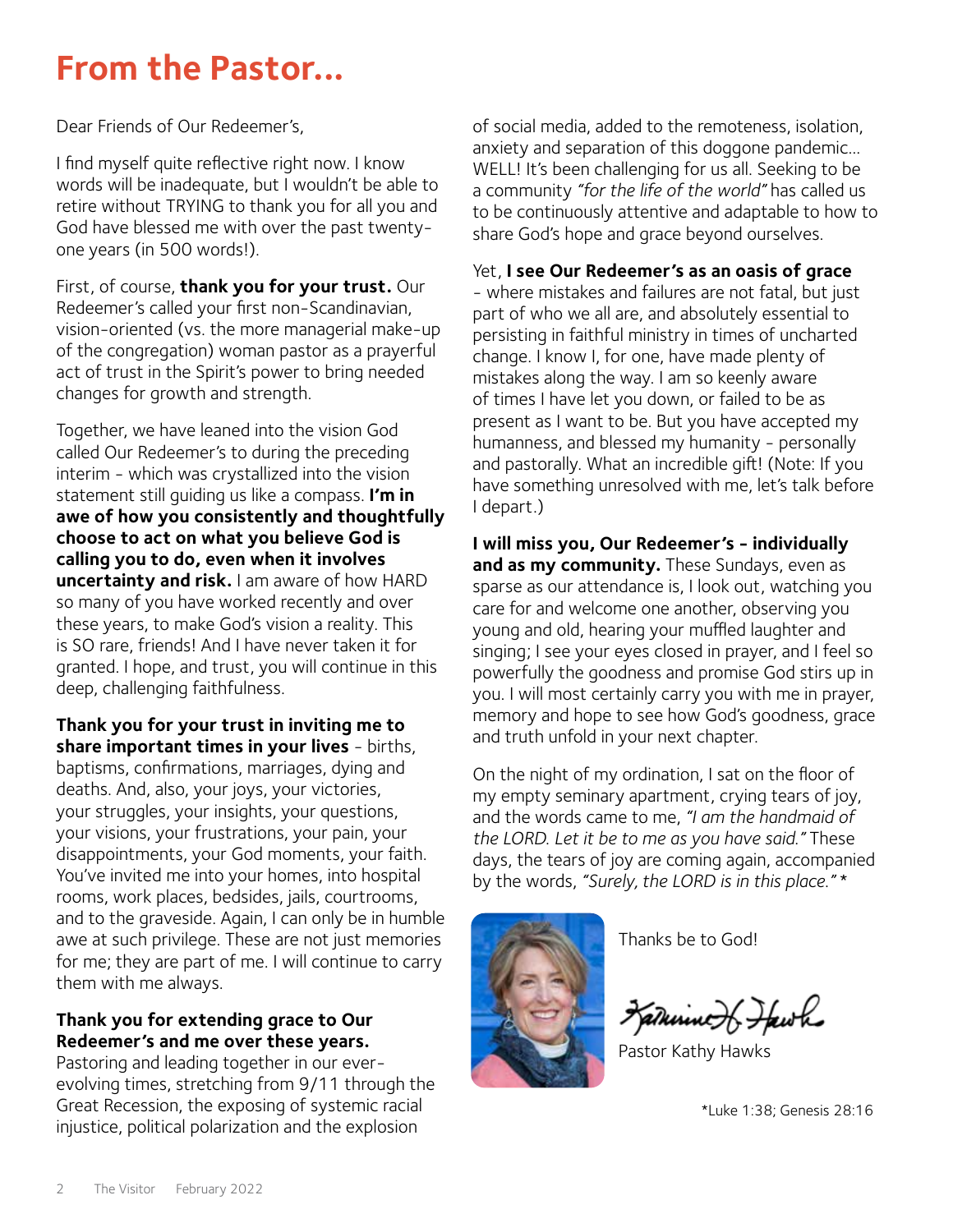## **This Month at Our Redeemer's**

|                                                                                                                                                                                                                   | February 1, Tuesday    | 7 PM - Executive Team<br>7:15 PM - Racial Justice Advocates                                                                                                                                                                                                                                                              |
|-------------------------------------------------------------------------------------------------------------------------------------------------------------------------------------------------------------------|------------------------|--------------------------------------------------------------------------------------------------------------------------------------------------------------------------------------------------------------------------------------------------------------------------------------------------------------------------|
|                                                                                                                                                                                                                   | February 2, Wednesday  | Staff Goal Development Day - Staff Unavailable<br>10:30 AM - Wednesday Bible Study   Zoom<br>4 PM - Centering Prayer                                                                                                                                                                                                     |
| <b>IN THIS NEWSLETTER</b>                                                                                                                                                                                         |                        | 8 PM - The Bible: A Conversation w/ Pastor Kathy   Zoom                                                                                                                                                                                                                                                                  |
| <b>2 FROM THE PASTOR</b>                                                                                                                                                                                          | February 3, Thursday   | 4 PM - Staff Meeting<br>7 PM - Informal Ensemble                                                                                                                                                                                                                                                                         |
| <b>4 WORSHIP &amp; MUSIC</b>                                                                                                                                                                                      | February 5, Saturday   | 9 AM - Liturgical Arts Team                                                                                                                                                                                                                                                                                              |
| <b>5 FAITH FORMATION</b>                                                                                                                                                                                          | February 6, Sunday     | 9 AM - Informal Worship                                                                                                                                                                                                                                                                                                  |
| <b>7 COMMUNITY</b>                                                                                                                                                                                                |                        | 10 AM - Sprouts Class   Zoom<br>10 AM - O-ROCK Youth Classes   Downstairs                                                                                                                                                                                                                                                |
| <b>10 SOCIAL JUSTICE</b>                                                                                                                                                                                          |                        | 10 AM - Confirmation   Library<br>10 AM - Adult Forum   Fellowship Hall<br>11 AM - Traditional Worship<br>12:30 PM - CONGREGATIONAL MEETING   Zoom<br>1 PM - Sacred Storytelling - Social Justice Focus   Zoom                                                                                                           |
|                                                                                                                                                                                                                   | February 7, Monday     | 7 PM - Faith Formation Team                                                                                                                                                                                                                                                                                              |
| <b>OUR REDEEMER'S STAFF</b>                                                                                                                                                                                       | February 9, Wednesday  | 10:30 AM - Wednesday Bible Study   Zoom<br>1 PM - Staff Meeting<br>4 PM - Centering Prayer                                                                                                                                                                                                                               |
| • Katherine Hawks, Pastor<br>kathyh@ourredeemers.net                                                                                                                                                              | February 10, Thursday  | 3 PM - Community Engagement Task Force<br>7 PM - Informal Ensemble                                                                                                                                                                                                                                                       |
| • Gretchen Mertes, Pastor<br>pastor.gretchen@ourredeemers.net<br>· Elizabeth Dickinson, Social Justice<br>Coordinator<br>outreach@ourredeemers.net<br>· Karen Lee, Traditional Worship &<br><b>Music Director</b> | February 13, Sunday    | 9 AM - Informal Worship<br>10 AM - Sprouts Class   Zoom<br>10 AM - O-ROCK Youth Classes   Downstairs<br>10 AM - Confirmation   Library<br>10 AM - Adult Forum   Fellowship Hall<br>11 AM - Traditional Worship<br>1 PM - Sacred Storytelling - Social Justice Focus   Zoom<br>4 PM - Madonna's Book Group   Location TBD |
| karen@ourredeemers.net<br>• Karie Stearns, Parish Administrator                                                                                                                                                   | February 15, Tuesday   | 7 PM - Council Meeting<br>7:15 PM - Racial Justice Advocates                                                                                                                                                                                                                                                             |
| administrator@ourredeemers.net<br>• Debbie Lematta, Communications<br>Coordinator<br>communications@ourredeemers.net                                                                                              | February 16, Wednesday | 10:30 AM - Wednesday Bible Study   Zoom<br>1 PM - Staff Meeting<br>4 PM - Centering Prayer<br>8 PM - The Bible: A Conversation w/ Pastor Kathy   Zoom                                                                                                                                                                    |
| • Mandy Neill, Welcome Minister<br>welcome@ourredeemers.net                                                                                                                                                       | February 17, Thursday  | 7 PM - Informal Ensemble Rehearsal                                                                                                                                                                                                                                                                                       |
| · Jordan Holt, Nursery Attendant                                                                                                                                                                                  | February 20, Sunday    | 9 AM - Informal Worship<br>10 AM - Sprouts Class   Zoom                                                                                                                                                                                                                                                                  |
| Phone: 206-783-7900                                                                                                                                                                                               |                        | 10 AM - O-ROCK Youth Classes   Downstairs                                                                                                                                                                                                                                                                                |
| Email: office@ourredeemers.net                                                                                                                                                                                    |                        | 10 AM - Confirmation   Library<br>10 AM - Adult Forum   Fellowship Hall                                                                                                                                                                                                                                                  |
| <b>OUR VISION: In the model of Christ</b><br>and for the life of the world, we are                                                                                                                                |                        | 11 AM - Traditional Worship<br>2 PM - Ballard Sunday Dinner                                                                                                                                                                                                                                                              |
| an inclusive, devoted, caring, and<br>spiritual community that accepts                                                                                                                                            | February 22, Tuesday   | 7 PM - Theology on Tap   Reuben's Brews                                                                                                                                                                                                                                                                                  |
| challenges, takes risks, and grows.                                                                                                                                                                               | February 23, Wednesday | 10:30 AM - Wednesday Bible Study   Zoom<br>1 PM - Staff Meeting<br>4 PM - Centering Prayer                                                                                                                                                                                                                               |
|                                                                                                                                                                                                                   | February 24, Thursday  | 3 PM - Community Engagement Task Force                                                                                                                                                                                                                                                                                   |
| redee                                                                                                                                                                                                             | February 26, Saturday  | 4-8 PM - CELEBRATION OF PASTOR KATHY   In-Person                                                                                                                                                                                                                                                                         |
| LUTHERAN · BALLARD                                                                                                                                                                                                | February 27, Sunday    | 10 AM - FESTIVAL WORSHIP AND GODSPEED FOR<br><b>PASTOR KATHY HAWKS</b>                                                                                                                                                                                                                                                   |

### OUR REDEEMER'S S

- Katherine Hawks, Pasto kathyh@ourredeemers.
- Gretchen Mertes, Pasto pastor.gretchen@ourred
- Elizabeth Dickinson, Soci Coordinator outreach@ourredeemer
- $\cdot$  Karen Lee, Traditional W Music Director karen@ourredeemers.ne
- $\cdot$  Karie Stearns, Parish Ad administrator@ourredee
- Debbie Lematta, Commi Coordinator communications@ourre
- Mandy Neill, Welcome M welcome@ourredeemer
- Jordan Holt, Nursery Att

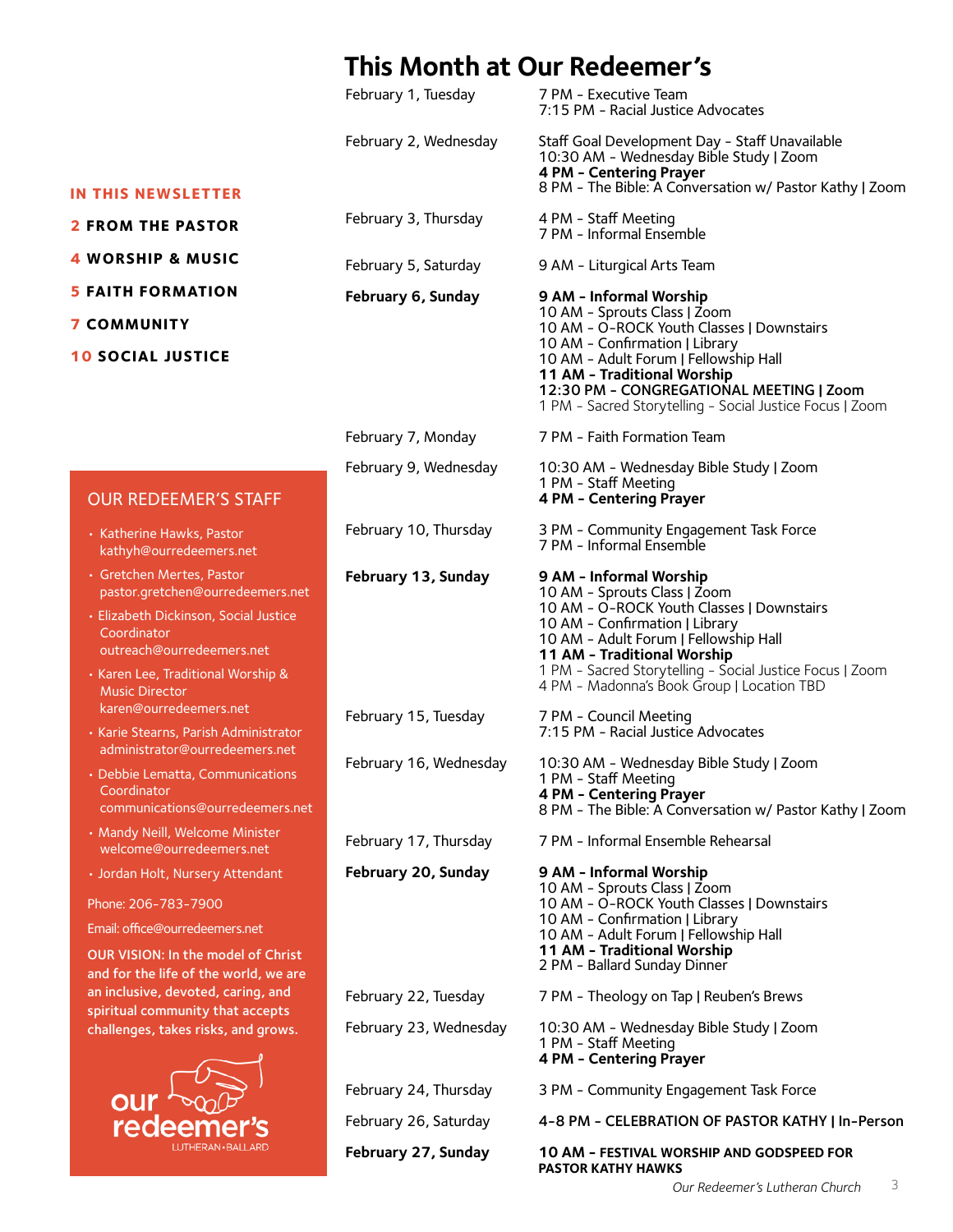

# **Lent 2022: "Created for Community"**

by Pastor Gretchen Mertes

The invitation to Lent spoken on Ash Wednesday reminds us that we enter this season together "with the whole church." It goes on to state that "we are created for communion with God, to love one another, and to live in harmony with creation." Though many common Lenten practices rightly invite us to individual acts of "repentance, prayer and fasting, sacrificial giving and works of love". **Lent is also a time for deepening of community.**

As Karen Lee and I were preparing for Lent this year, she noted this: we are in a state of transition at church, losing our lead pastor of 20+ years, in the third year of a pandemic, and the more connected we are to each other, the more connected we are to God.

#### **Maybe in this season of Lent, we can feel connected when the world is saying that we can't be connected.**

In a time when we are worn down and saddened by separation, having to constantly re-frame, re-start, and dump all our plans, it is vital to our faith and our mental health to find ways to connect and create and remind ourselves that we are truly not alone. God is with us in the lowest places.

In our culture, we tend to isolate our faith life from the rest of our life, and we find that our greater community is different from our "church community." This Lent, we can bring those two realities together through prayer, reflection, repentance, and practice. **What a gift both for those inside and outside our wonderful church community.**

**Peace to you in your Lenten journey, and may we find that we are indeed "Created for Community."**



# **Ash Wednesday Worship**

Wednesday, March 2, 7 PM

We will gather at 7 PM in the sanctuary to receive ashes on our heads, confess our brokenness, and begin our Lenten journey. This annual reminder of our mortality gives us the humility to remember that we are dust, and it is by the grace of God that we have breath and life. In this moving service, through word, song and prayer, we will draw close to God, who is our source of life and hope. Holy Communion will be celebrated as well, and we leave the sanctuary in silence.

### **Ashes to Go** Wednesday, March 2, 7-9 AM & 4-6 PM | Corner of NW 85th & 25th NE

Pastor Gretchen will be on the corner of 85th and 25th by our parking lot, offering ashes and blessings from  $7 - 9$  AM and  $4 - 6$  PM on Ash Wednesday. Many in our community don't have a church home, don't feel safe for health reasons, have small children at home in the evenings, or work long hours and can't attend our regular service. This is a chance to share the grace of our community with folks who just happen to be walking by. Make sure you come by and say hello!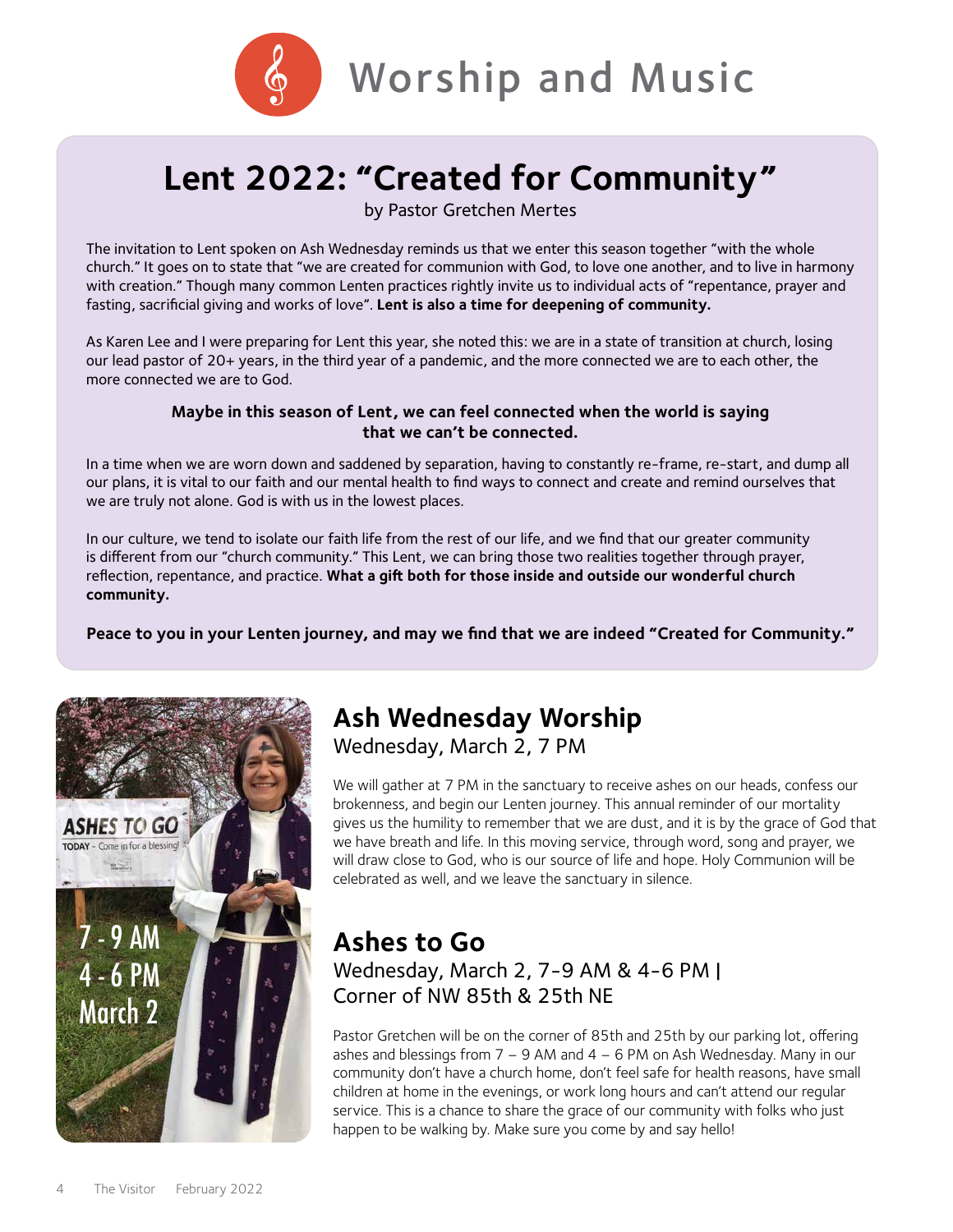

# **You Are Invited to The Journey**

Ask any member of this congregation what the most formative part of their involvement at Our Redeemer's was, and first they'll tell you that they felt welcomed. The next thing they'll say is, **"I loved being part of The Journey."** Many folks have participated more than once!

For the five Sundays of Lent, from 4–6 PM, **we are all invited to gather to share teaching, scripture, story, and serious snacks.** Each week, we focus on a different area of ministry, theology, and growth as people of faith.

From the basics of how Lutherans interpret scripture and why we worship the way we do, to an introspective look at our individual faith stories, this experience presents an opportunity to explore this community from the ground up. Representative people from the many different areas of ministry in our congregation will come share what they do with us, how they do it, and how you could be a part of it.

Over the course of five weeks, using grace as our anchor, we will delve into the following emphases:

Week 1: God's Grace: Keeping the main thing the main thing

Week 2: Grace in the Flesh: Jesus Christ

Week 3: Grace Made Sensory: Baptism & Communion

Week 4: God's Grace is a Living Word: The Bible

Week 5: Living in Grace: Faith Practices - Generosity, Worship, Community

**At the end of the Journey, we extend an invitation to those who are not yet members of Our Redeemer's to join us at the Sunrise Service on Easter morning at Carkeek Park.** 

# **4 PM SUNDAYS MARCH 6 - APRIL 3**

Regardless of whether you join or not, the Journey is a wonderful way to become more fully involved in this church family. No strings attached.

Especially for those who are new, the Journey is an excellent place to bring your questions, to find your people, to explore how faith might ground you, and how God might call you into action.

To register to participate, contact Mandy Neill, our welcome minister, at [welcome@ourredeemers.net.](mailto:welcome%40ourredeemers.net?subject=)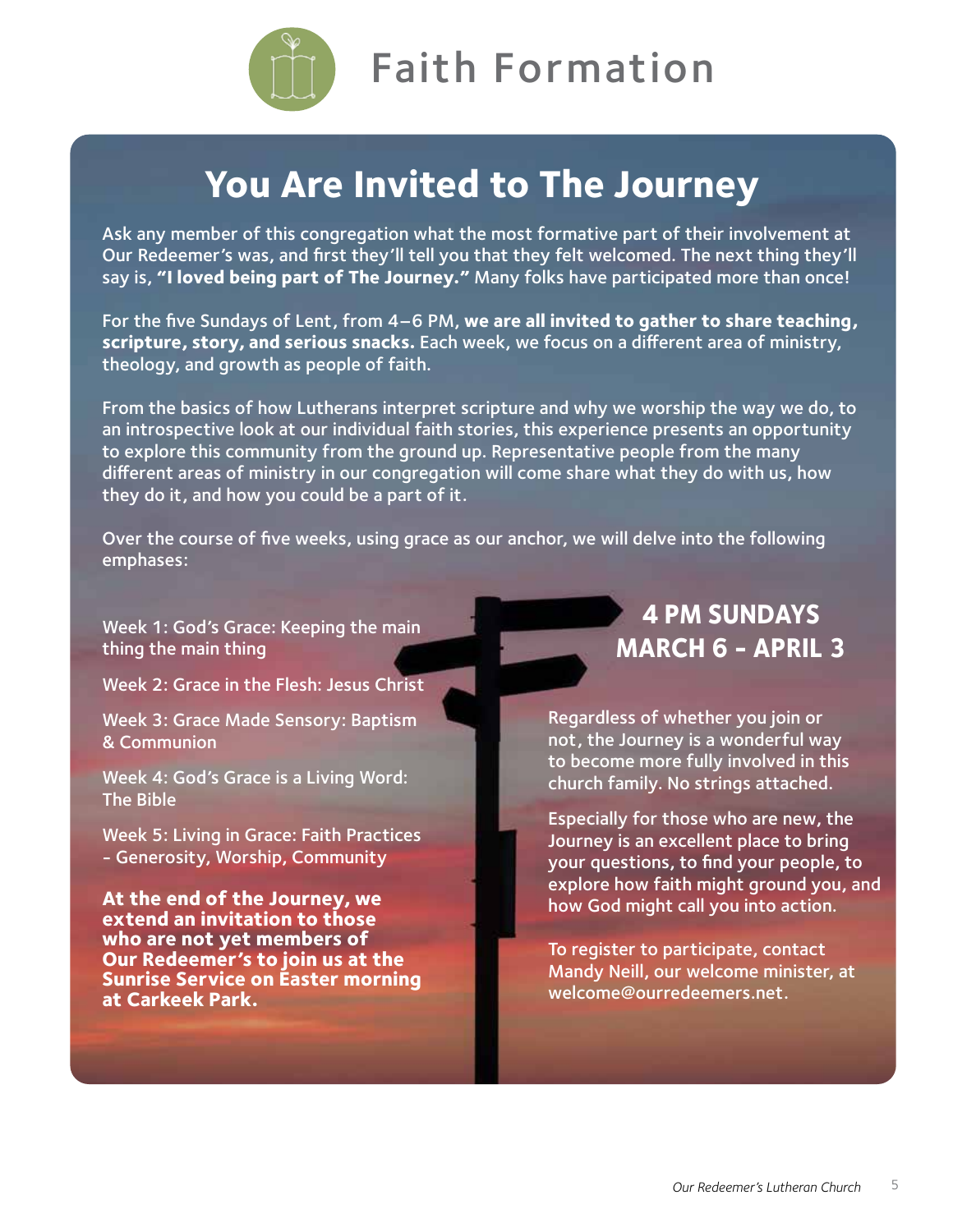



#### **Join In!**

If you want to be part of this conversation, join us on two Wednesday, February 2 and 16 at 8PM on Zoom ([link\)](https://zoom.us/j/2763809344?pwd=c2tBMDVPU1VDQXY1UFpZSFR0cklqZz09), or contact Pastor Kathy to get the Zoom information ([kathyh@ourredeemers.net](mailto:kathyh%40ourredeemers.net?subject=)).



#### **How it Works:**

Each participant will have 15 minutes to share their story. No questions will be asked afterward, and stories will remain within the room and not shared outside of class as these stories are personal and sacred.

### **The Bible: A Conversation about Concerns & Explorations** with Pastor Kathy Hawks Wednesdays, February 2 & 16, 8 PM | [Zoom](https://zoom.us/j/2763809344?pwd=c2tBMDVPU1VDQXY1UFpZSFR0cklqZz09
)

Does a recent email from a member of Our Redeemer's' community resonate with you?

I am about halfway through the Old Testament. I'm plugging away, and it's taking a while. As I go along I have found some problematic passages (one in particular, encouraging genocide against pagans), and my attitude toward the Bible has changed. I now view it as a highly problematic text.

It has dawned on me that if one takes the text of the Bible at face value, it is much easier to walk away believing in conservative, patriarchal, colonial, heteronormative values, and selective salvation, and the Devil, and Hell, than it is to believe what I believe, or what I think you believe. There is, in fact, a massive divide between the Bible's facevalue, overarching message as I read it, and anything I would find worth associating myself with.

But I love what I hear in the sermons at Our Redeemer's. And I feel Christ come to life in me during our services. And I trust that you and Pastor Gretchen have wellinformed perspectives on all things Biblical, and on Jesus' teachings…[But] I am finding my association with the text of the Bible to be more and more problematic. I'm not sure how to process this space I find myself in. So, I am seeking your guidance on this matter. I hope you can help me make sense with where I am. Thank you so much!

Ah, yes! Any of us who take the Bible seriously, but not literally, sooner or later find ourselves agreeing with most or all of the above, right?

**While I don't have all the answers by a long stretch, I believe we can learn so much about how to approach the Bible**, and, with integrity, discover what is lifegiving without having to claim what is or seems to be so offensive and violent. Join us!

### **Sacred Storytelling Continues!** Sundays, February 6, 13 & 20; 10:10AM | Fellowship Hall

How can we of Our Redeemer's stay connected during these disconnected times? How can we strengthen one another's faith during these fluctuating and dispiriting times?

Last November we began an adult forum series that helped us do both: we shared our personal spiritual journeys with one another (similar to what we do in the Journey new member process). Connecting and reconnecting has been an uplifting joy! The class has been a new adventure in building back our beloved community and knowing one another much better.

On February 6 & 20, at 10:10AM, we will continue our class. Two people each Sunday will tell us about their faith journey. Does it might seem like a tall order to do so, as finding words for these deep stories is something to ponder? Then know, we will provide prompts and suggestions about where you might begin. It will be all yours to tell and a joy for others to hear. If you'd be willing to sign up for one of these sessions, please let Sally Parker-Henderson, [wpainter26@yahoo.com,](mailto:wpainter26%40yahoo.com?subject=) know. Join us to explore together our deep spiritual selves.

*- Pastor Kathy, Sally Parker-Henderson, Dana Wright*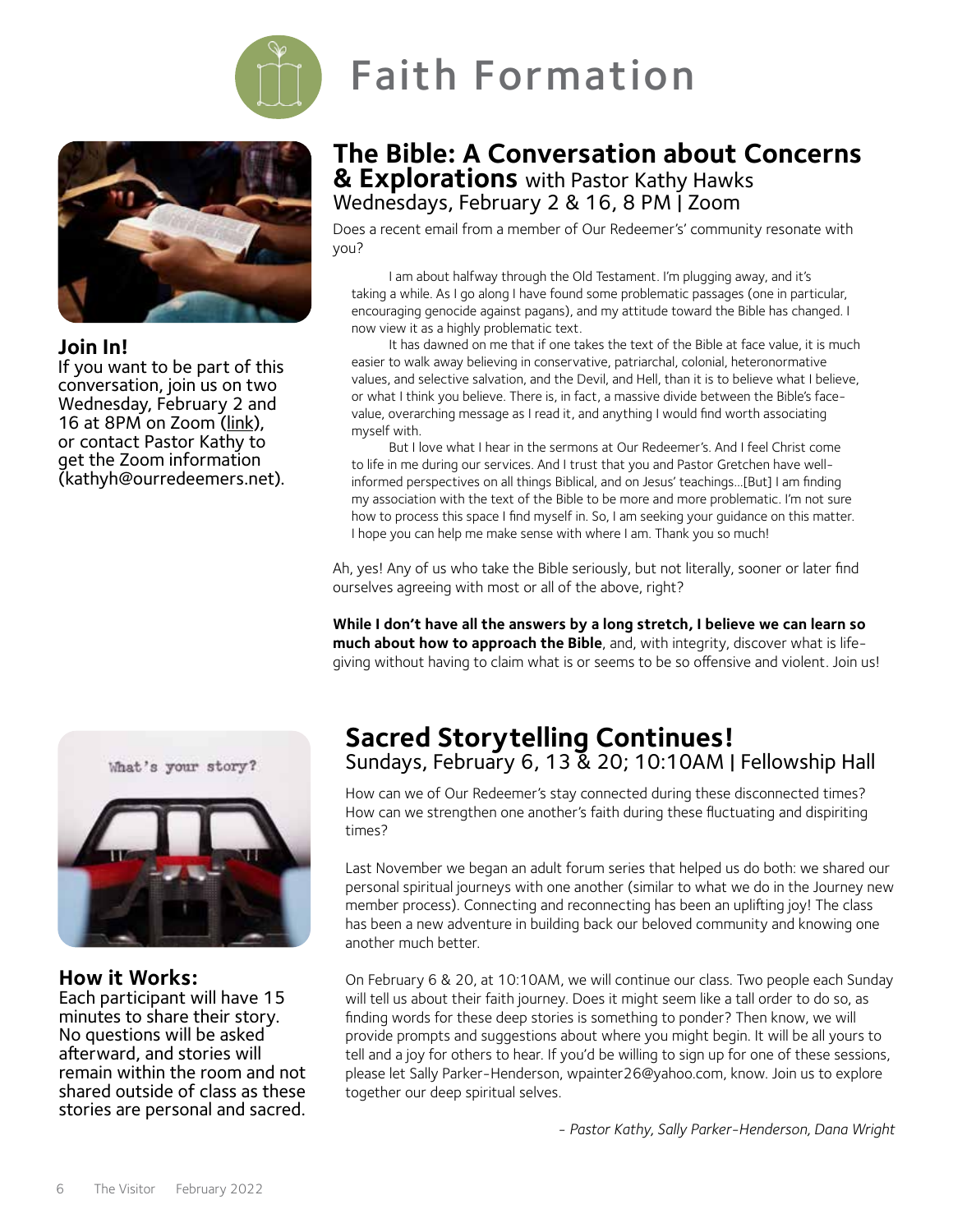

# Community











# **A Celebration of Ministry** - Pastor Kathy Hawks

**Join in a time of celebration to honor, thank and recognize Pastor Kathy Hawks** for her 20+ years of leading, loving, and growing this congregation. She has done that with her faith, mind, heart and soul.

**Saturday, February 26, 4-8 PM** will be a time of fun, laughter, family, fellowship and recognition for our pastor. There will be music, dinner, activities for the kids and a program at 4 PM.

**On Sunday, February 27** we will have a Festival Worship and Godspeed Blessing at 10 AM as Pastor Kathy looks toward new horizons to explore.

#### **Photographs, notes of encouragement, and monetary donations toward a congregational gift may be sent.**

- Photographs email to [communications@ourredeemers.net](mailto:communications%40ourredeemers.net?subject=)
- Cards mail to the church, attn. Karie Stearns
- A congregational gift of travel for Pastor Kathy mail monetary gifts to the church attn. Karie Stearns. Please denote what it's for.
- You can also give online through our website's "Giving" tab ([link\)](https://secure.myvanco.com/L-YZKA/home).

Contact Parish Administrator Karie Stearns (administrator@ourredeemers.net or call her at 206-783-7901) with any questions about giving.

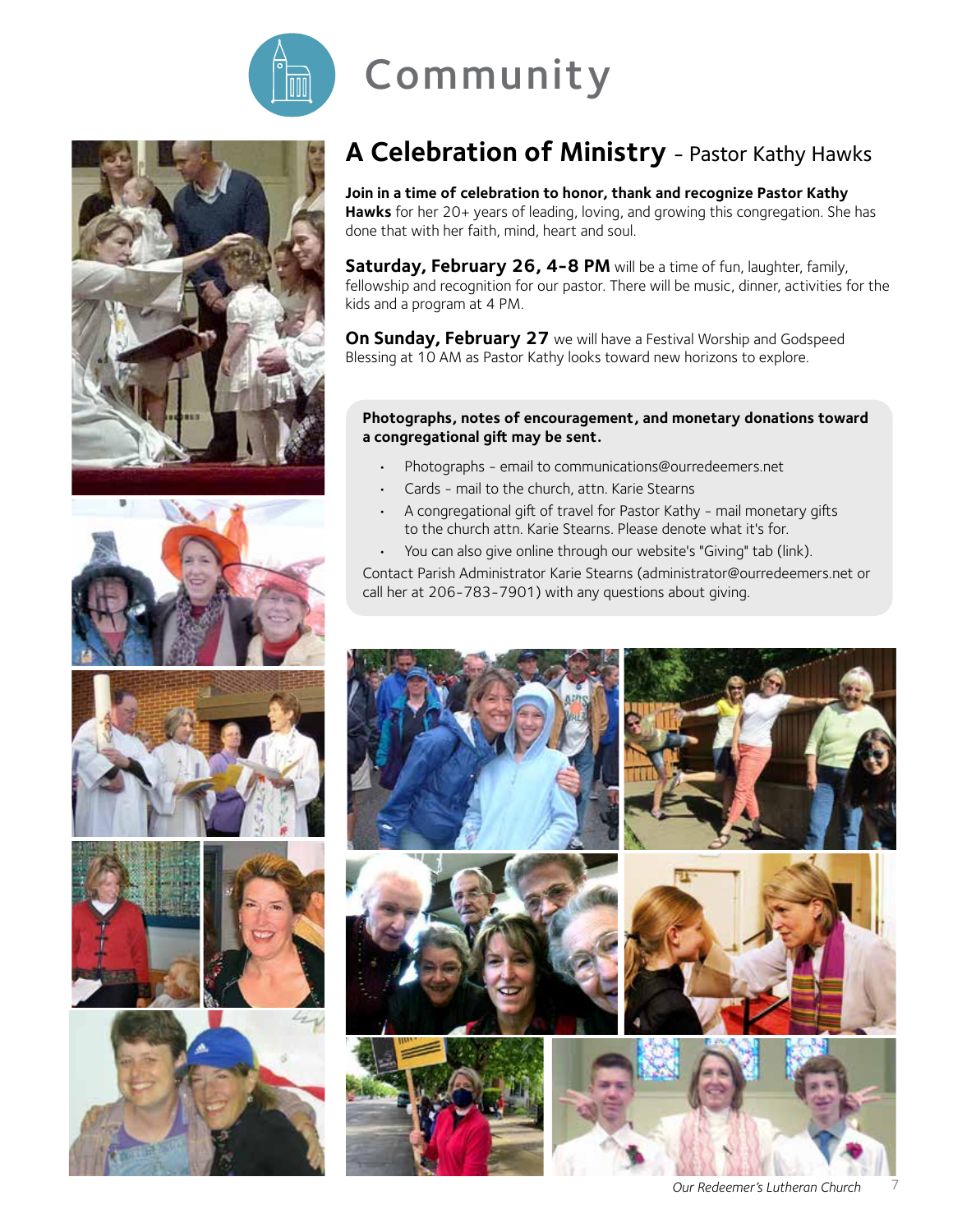

# Centering Prayer

Wednesdays | 4 PM

Our Redeemer's Sanctuary 2400 NW 85th Street | Seattle



### Caring Community Team

The Caring Community Team will have their next meeting on Saturday, March 12, 2022 at 10:30 AM. Please contact Linda Carbone for more information or if you want to take part ([lindac19@](mailto:lindac19%40comcast.net?subject=) [comcast.net](mailto:lindac19%40comcast.net?subject=)).

*We give God thanks for the life of Orville Anderson - December 17, 2021 (b. March 7, 1926). We pray that God will bring comfort to those who grieve.*

### **Special Congregational Meeting To Approve Funding for Urgent Sewer Repairs** February 6, 12:30 PM | Zoom

Just beyond the scope of our renovation, and the sewer scope done *for* our renovation, are 77 year old sewer pipes which we discovered in December are crumbling and have root balls, and not working. Stop-gap repairs have been made, but serious work to our sewer line is necessary in order to avoid further problems. We have received 3 bids, and the Council moves that up to \$50,000 be allocated for this work. The Vision-Aligned Building Team recommended these repairs be done.

We will meet on Zoom. We expect this VERY important meeting to be brief. Thank you for your attendance!

# **Join the Team at Our Redeemer's!**

Our congregation is hiring a part-time Volunteer Coordinator at 16 hours a week with flexible hours. [LINK to the job description.](https://ourredeemers.net/wp-content/uploads/jobdescription.pdf)



*The baptism of Viktoria Grigsby was celebrated at Our Redeemer's in January.*

# **Celebrating February Birthdays**

- 2 Judy Carrier
- 4 Tamara Anderson
- 4 Michael Hammett
- 5 Thea Fidis
- 5 Henry Fowler
- 6 Harold Alley
- 6 Raleigh Somm
- 7 Gary Schulze
- 8 Cara Kiggins
- 8 David Schoolcraft
- 9 Carleigh Bedell
- 9 Sydney Record
- 11 Miguel Maier
- 12 Guy Michaelsen
- 13 Earl Ecklund III
- 16 Eric Johnson
- 20 Karen Carlson
- 20 Karen Lee
- 20 Jessica Parrott
- 21 Karina Hlastala
- 22 Weller Mertes
- 24 Sonja Vonheim-Condon
- 26 Barb Dougherty
- 28 Kristine Leander
- 29 Owen Watkins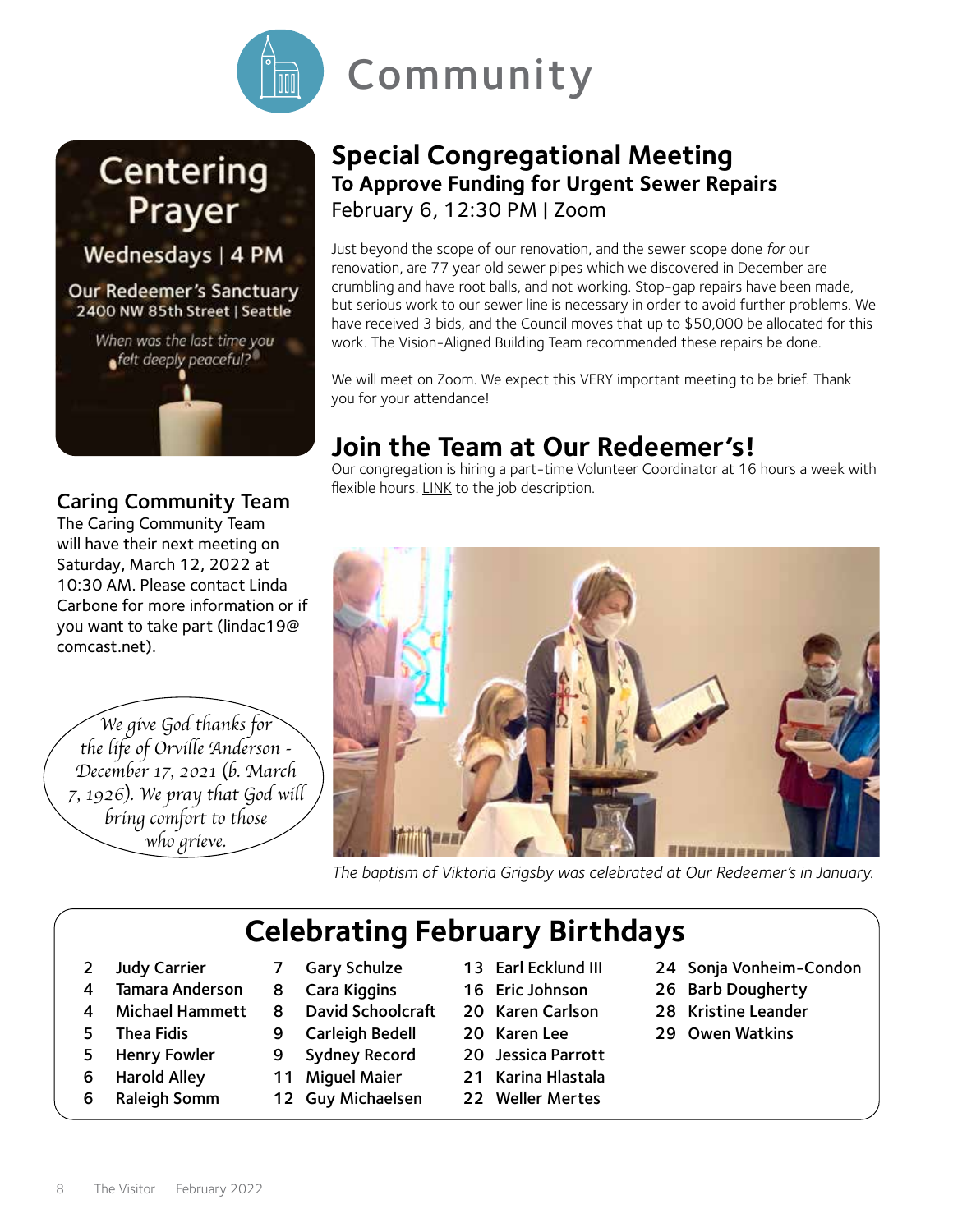

# **Theology on Tap**

February 22, 7 PM | Reuben's Brews, 5010 14th Ave NW, Ballard



Our 2/22/22 topic: "**Lent. Why Bother?"** What's the best practice? What's ridiculous? Traditions? Join in the discussion!

#### **Madonna's Book Group**

Madonna's Book Group will meet on Sunday, February 13, 4 PM (location TBD). The books to be read and discussed are THE BOY WHO HARNESSED THE WIND by William Kamkwamba and THE SCENT KEEPER by Erica Bauermeister. All are welcome to join in! Contact Lynne for more information: buckomcneill @yahoo.com.



*In December, Sustainable Ballard used the Fellowship Hall to hold their annual holiday Barter Fair.*

# **The Festival and Auction Need You!**

7 PM, Saturday, April 30 | Fellowship Hall

Join us for Our Redeemer's annual Auction and Party Saturday on April 30th! We have extra time this year to plan, anticipate the fun that we'll have, and procure auction items! Get involved!

- Make a donation! We love to have "relational donations". What does that mean? Experiences, lessons, cooking & baking, boat rides, vacation times – anything interactive is the best! Consider throwing in a week at your vacation house, a boat cruise, a behind-the-scenes tour at your favorite place. Here's an online link to submit your donation: <https://rb.gy/r5kcwj>
- Volunteer! A party like this takes a lot of helping hands. You can help with procurement, keep track of bids on the day of the event, event set up, etc.
- Think of friends you might want to invite. This is a great event to introduce people to your church.

Let Pastor Gretchen know if you have questions and/or are able to help [\(pastor.gretchen@](mailto:pastor.gretchen%40ourredeemers.net?subject=) [ourredeemers.net\)](mailto:pastor.gretchen%40ourredeemers.net?subject=).



# **Expanding Our Welcome to Our Community**

Our Redeemer's is an active and growing community of faith. As part of our shared vision of local outreach, our worship space and meeting rooms are available for public use.

Groups like the preschool co-op, Scouts, AA groups, and the Suzuki Institute of Seattle, as well as a number of other community groups, regularly use our newly renovated spaces. **If you or someone you know is interested in learning more about holding an event or group at Our Redeemer's, please contact Karie Stearns** for fees and availability (administrator@ourredeemers.net).

#### Marking the Moment: Love, Life and Loss

Our lives are made up of unique and unforgettable days -days of life, love and loss. Gathering together with members of our community, we mark these powerful moments through the rituals of music, scripture, celebration and, sometimes, through mourning and remembrance. Whether it's baptism, two people entering marriage or a life remembered, by illuminating these moments we acknowledge and deepen their meaning for our lives and our faith. Contact Pastor Gretchen if you have questions about holding an event at Our Redeemer's.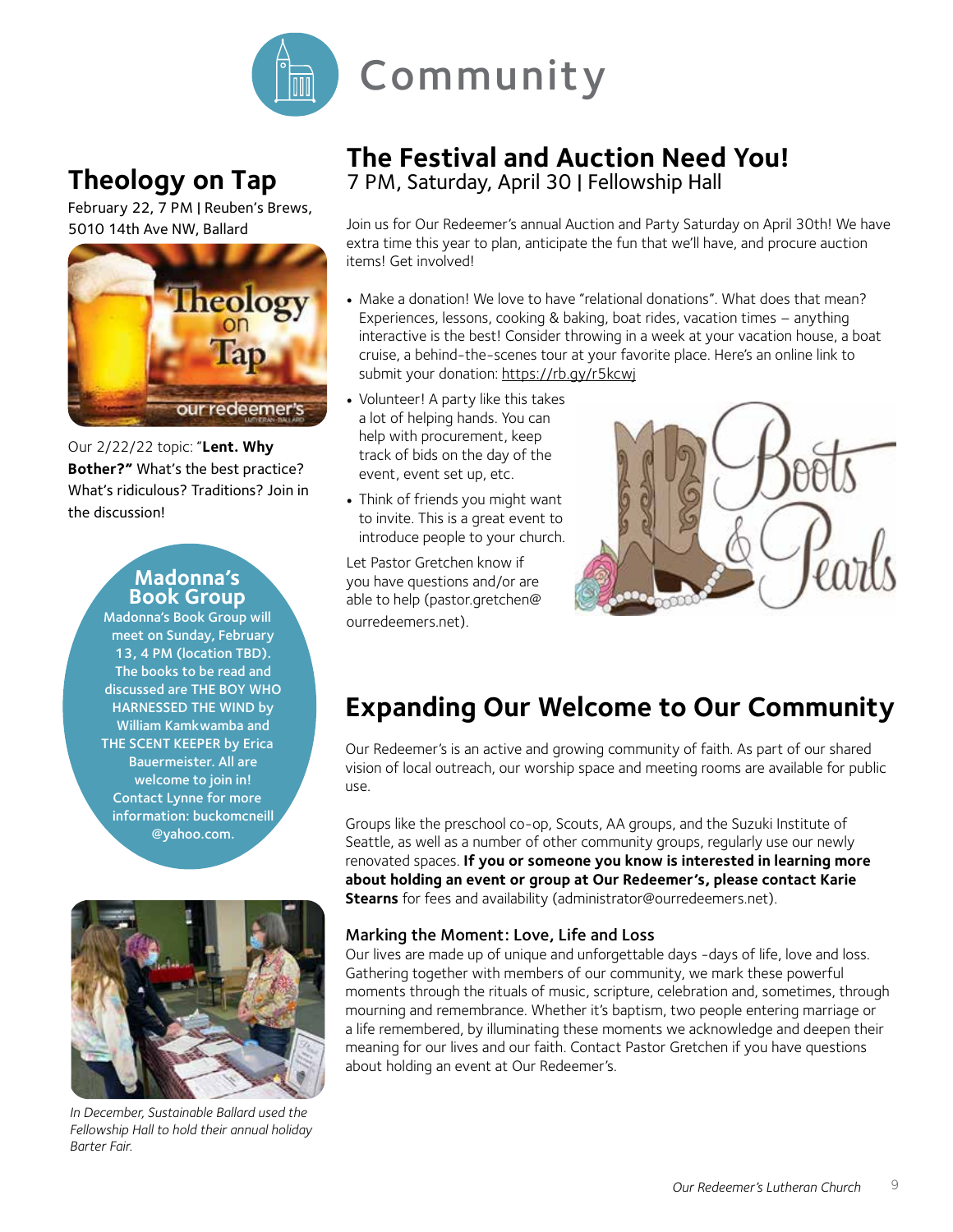

### **Sacred Storytelling – Social Justice Focus via Zoom**

Open Questions Congregational Forums

Sundays, February 6 & 13, 1:00 PM | [Zoom](https://zoom.us/j/91956051062?pwd=QnZkdDZxQ2VoUE01TXo2VlhtVkpuQT09
Join by Phone Call: +1 (206) 337-9723

) or Phone Call: +1 (206) 337-9723

In February, everyone is invited to storytelling about our social justice experiences on Zoom at 1:00 PM! We will have simple prompts that will enable all of us to be part of reflecting on the past (February 6) and imagining the future (February 13). We want to hear from as many people as possible about this important part of our faith and faith witness! Please join us for these Council-sponsored events!

### **Advocate for Those Who are Vulnerable in the 60-day Washington Legislative Session**

Two communities who experience danger and unwanted vulnerability need our advocacy. Learn here how to to speak up for them and how to do it during the Washington State legislative session. Thank you for showing your care!

**1.** Indigenous women, girls and two-spirit people go missing and are murdered at rates higher than any other ethnic group in the United States. In Washington State, indigenous women are murdered at four times the rate of white women (Urban Indian Health Institute in Seattle). Proposed House Bill 1725 would activate the alert system on message signs, in highway advisory radio messages, and through press releases when Indigenous people disappear. This will be the first alert system specifically for missing and murdered Indigenous women and people in the country.

Sample message: *Please support HB 1725 to help address the crisis of missing and murdered indigenous women and people in Washington State! As Rep. Lekanoff has said, "The unheard screams of missing and murdered people will be heard across Washington state with the implementation of the Missing and Murdered Indigenous Women (MMIW) Alert System."* 

**2.** House Bill 1883 would establish a lifeline for youth and young adults who have personal experience in public systems of care - such as foster care, the juvenile justice system, inpatient behavioral health treatment, and those at risk of entering such systems. The lifeline would help beneficiaries resolve any issue that could escalate into crisis, from accessing medical records and securing housing, to learning how to change a flat tire or getting connected to a mentor. It is intended not to just offer resources and referrals but to ensure that services are actually implemented and the young person gets what they need.



Sample message: *Please vote for HB 1883 and support our youth and young adults who have experienced uncertainty and emotional stress in navigating governmental systems of care. As a person of faith, I care about the well-being of our next generation, many of whom are experiencing homelessness. Let's make sure they get the help and skills they need to fully become the whole, thriving and exceptional people we know they are!* 

Here's how: You can email your legislators directly using the formula: "first name.last name@leg.wa.gov". For example, Reuven.Carlyle@leg.wa.gov. Or you can call the legislative hotline on weekdays and leave a message for all three representatives at once. The receptionists are very warm and helpful: 1.800.562.6000

You can find out who your state legislators are at this link:<https://app.leg.wa.gov/districtfinder> and putting in your address. Many members of Our Redeemer's live in State district 32 or 36.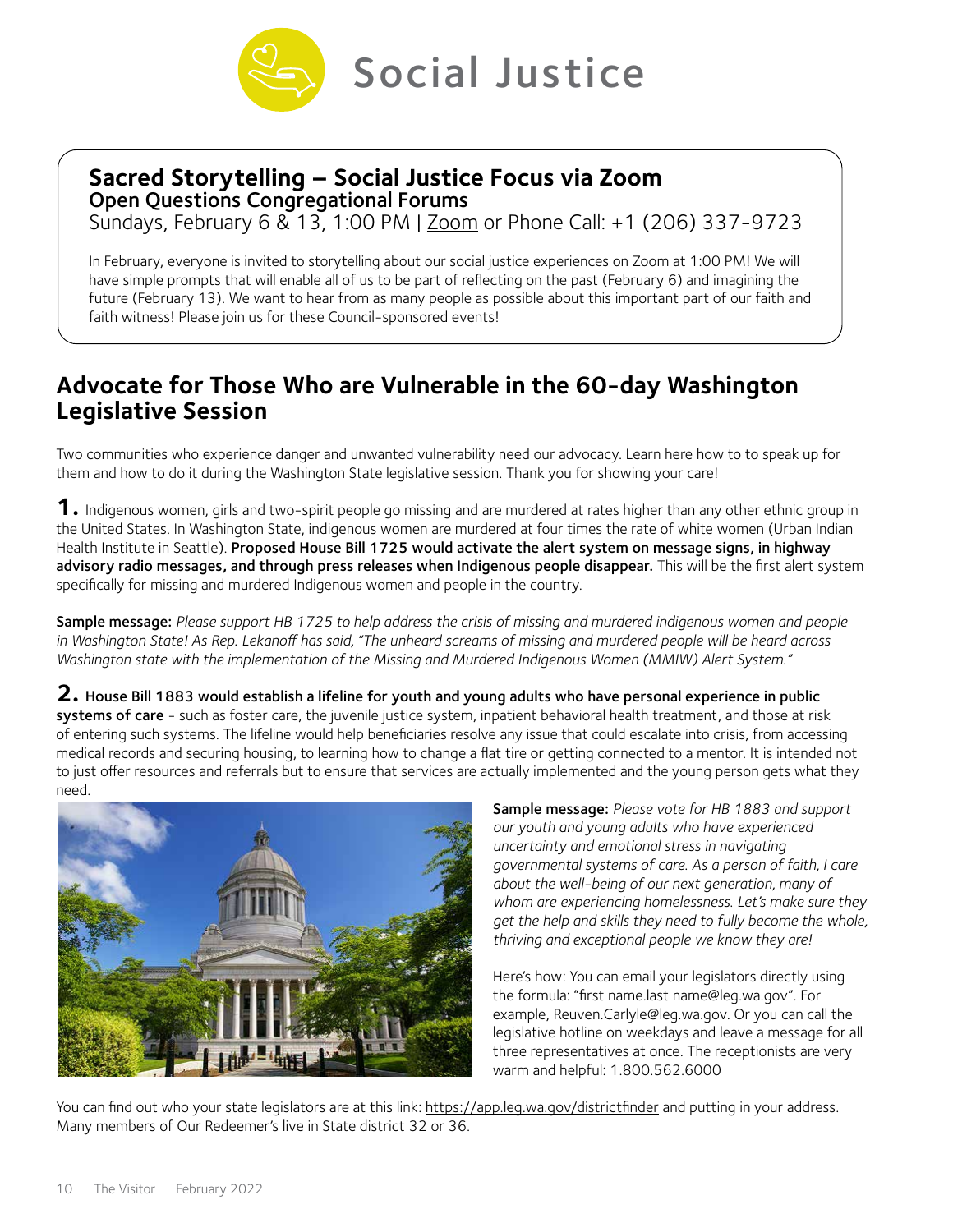



*Niels Running helped load boxes and direct traffic on during November's LWR Ingathering.*



### **Lutheran World Relief Ingathering a Success**

Lutheran World Relief returned to Our Redeemer's for an Ingathering last November. Ninety churches from Western Washington (north of Chehalis) and one in Alaska brought the following:

- 5,101 Quilts
- 4,963 School Kits
- 1,610 Personal Care Kits
- 911 Baby Care Kits
- 218 Fabric Kits

These numbers are 85-90% of pre-Covid-Fall Ingatherings. Our containers arrived at the Maryland warehouse on November 13th. Many, many thanks to all who helped make the items, bought materials or supplies, or paid for shipping. And thanks in particular to 30 volunteers who loaded the 1,500 boxes and directed traffic, especially Eric and Niels Running!

### **Advocating for Protecting Voting Rights**

Our church sent 25 letters and a petition to Senators Cantwell and Murray expressing appreciation for their support of voting rights legislation and urging their continued creativity and advocacy to get a bill passed that will help preserve our democracy. Letters were scanned and emailed to the senators on MLK Jr. Day (until Elizabeth's scanner gave out), and the full packet of letters and petition was posted to each Senator that week. While the Senate ultimately did not succeed in protecting voting rights, it is part of our prophetic calling to speak up in this way for those who are marginalized in our elections process. Thank you Our Redeemer's!



### **Solar Panels for our Roof? New Heat Pump?**

You're invited to help form a team to explore addressing climate change very locally: through our church building! We're looking at placing solar panels on our church roof, and perhaps even changing the source of our indoor climate conditioning. This is a short-term opportunity for you to get involved in research, interviewing contractors, and developing a proposal for the Church Council. Please contact Elizabeth if interested [\(outreach@ourredeemers.net](mailto:outreach%40ourredeemers.net?subject=)).



### **Jean and Her Family Say "Thank You!"**

Jean is an Our Redeemer's neighbor who requested help from our Giving Tree this past Christmas. She and her family were in particular need of financial assistance to pay their water bill. Pastors Kathy and Gretchen provided \$500 toward this bill from the Ministers' Discretionary Fund. Inspired by this gift, the Seattle Public Utilities matched this donation. Jean has conveyed her deep gratitude to Our Redeemer's for our generosity in alleviating not only much of their utility debt, but the stress that went along with it.